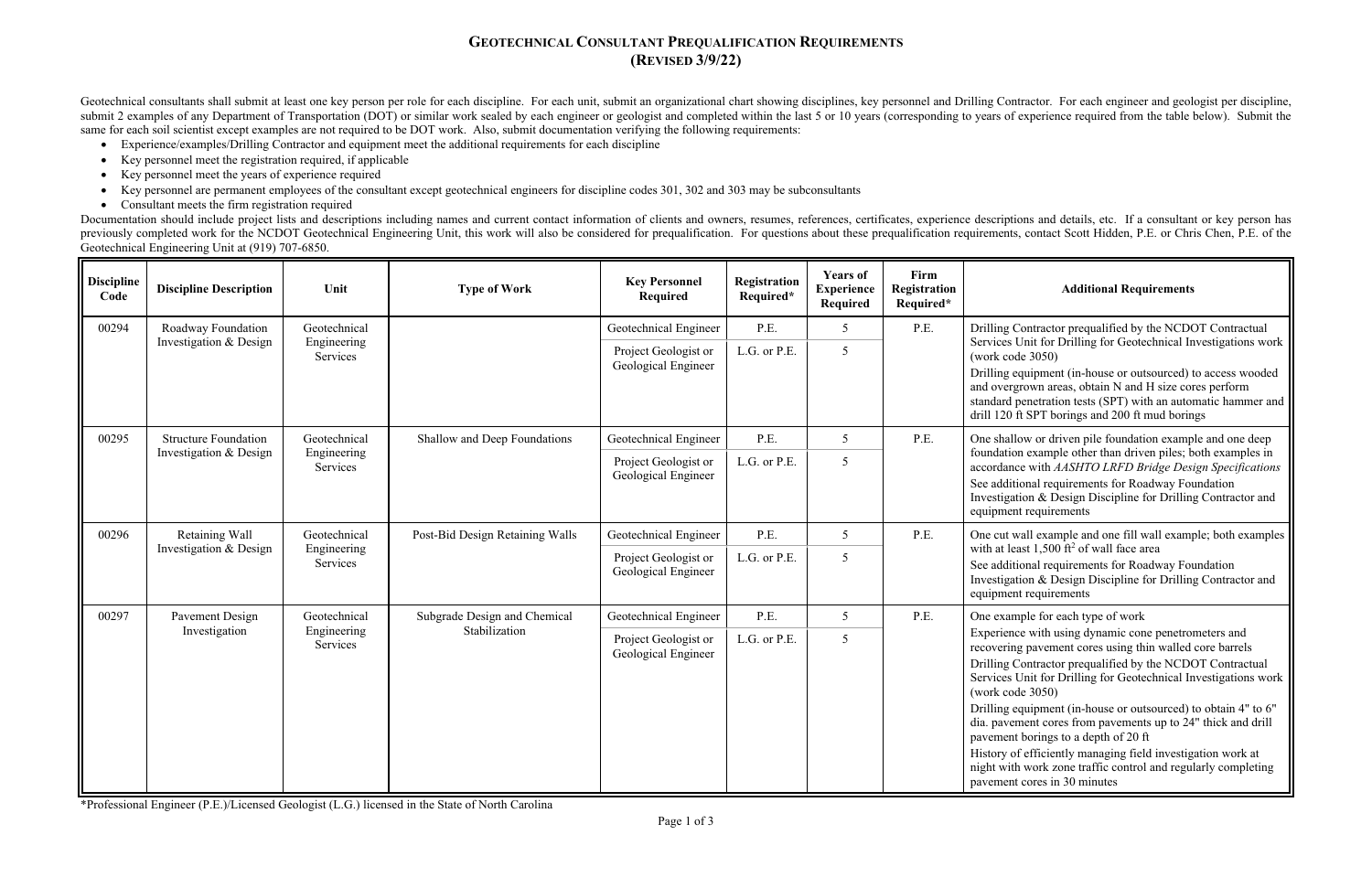## **GEOTECHNICAL CONSULTANT PREQUALIFICATION REQUIREMENTS (CONTINUED)**

ample of a different type of work in accordance with *AASHTO LRFD Bridge Design Specifications*

chored shoring or retaining wall example and one soil ining wall or temporary soil nail wall example; both es in accordance with *AASHTO LRFD Bridge Design Specifications*

itional requirements for Roadway Foundation ation & Design Discipline for Drilling Contractor and

itional requirements for Roadway Foundation ation & Design Discipline for Drilling Contractor and

k slope design example and one rock slope stabilization e; both examples of rock slopes taller than 50 ft and than  $1:1$  (H:V)

ful completion of at least  $1,000$  ft of rock coring within 3 years and experience with a down hole camera itional requirements for Roadway Foundation ation & Design Discipline for Drilling Contractor and

sting example and one pre-splitting example

icropile example for a different project in accordance **SHTO LRFD Bridge Design Specifications** 

| <b>Discipline</b><br>Code | <b>Discipline Description</b>                                 | Unit                                      | <b>Type of Work</b>                                                                                           | <b>Key Personnel</b><br><b>Required</b>     | Registration<br>Required* | <b>Years of</b><br><b>Experience</b><br>Required | Firm<br><b>Registration</b><br>Required* | <b>Additional Requirements</b>                                                                                                                                                                                                                                                                                                                              |
|---------------------------|---------------------------------------------------------------|-------------------------------------------|---------------------------------------------------------------------------------------------------------------|---------------------------------------------|---------------------------|--------------------------------------------------|------------------------------------------|-------------------------------------------------------------------------------------------------------------------------------------------------------------------------------------------------------------------------------------------------------------------------------------------------------------------------------------------------------------|
| 00298                     | Ground Improvement<br>Design                                  | Geotechnical<br><b>Specialty Services</b> | Dynamic Compaction, Grouting, Stone<br>Columns, Wick Drains, Etc.                                             | Geotechnical Engineer                       | P.E.                      | 10                                               | P.E.                                     | Each example of a different type of work                                                                                                                                                                                                                                                                                                                    |
| 00299                     | <b>Cantilever Retaining</b><br>Wall Design                    | Geotechnical<br><b>Specialty Services</b> | Sheet Pile, Cantilever Concrete, Pile<br>Panel and Soldier Pile Retaining Walls                               | Geotechnical Engineer                       | P.E.                      | 5                                                | P.E.                                     | Each example of a different type of work in a<br><b>AASHTO LRFD Bridge Design Specifications</b>                                                                                                                                                                                                                                                            |
| 00300                     | <b>Anchored Retaining</b><br>Wall Design                      | Geotechnical<br><b>Specialty Services</b> | Anchored (Tieback) Retaining Walls<br>and Shoring, Soil Nail Retaining Walls<br>and Temporary Soil Nail Walls | Geotechnical Engineer                       | P.E.                      | 5                                                | P.E.                                     | One anchored shoring or retaining wall examp<br>nail retaining wall or temporary soil nail wall<br>examples in accordance with AASHTO LRFD<br>Specifications                                                                                                                                                                                                |
| 00301                     | Dam Investigation,                                            | Geotechnical                              |                                                                                                               | Geotechnical Engineer                       | P.E.                      | 10                                               | P.E.                                     | See additional requirements for Roadway Fou                                                                                                                                                                                                                                                                                                                 |
|                           | Evaluation & Design                                           | <b>Specialty Services</b>                 |                                                                                                               | Project Geologist or<br>Geological Engineer | L.G. or P.E.              | 5                                                |                                          | Investigation & Design Discipline for Drilling<br>equipment requirements                                                                                                                                                                                                                                                                                    |
| 00302                     | Landslide Investigation,<br>Evaluation & Mitigation<br>Design | Geotechnical<br><b>Specialty Services</b> |                                                                                                               | Geotechnical Engineer                       | P.E.                      | 10                                               | P.E.                                     | See additional requirements for Roadway Fou<br>Investigation & Design Discipline for Drilling<br>equipment requirements                                                                                                                                                                                                                                     |
|                           |                                                               |                                           |                                                                                                               | Project Geologist or<br>Geological Engineer | L.G. or P.E.              | 5                                                |                                          |                                                                                                                                                                                                                                                                                                                                                             |
| 00303                     | Rock Slope                                                    | Geotechnical                              | Rock Slope Design and Stabilization                                                                           | Geotechnical Engineer                       | P.E.                      | 10                                               | P.E.                                     | One rock slope design example and one rock s<br>example; both examples of rock slopes taller t<br>steeper than $1:1$ (H:V)<br>Successful completion of at least 1,000 ft of ro<br>the last 3 years and experience with a down ho<br>See additional requirements for Roadway Fou<br>Investigation & Design Discipline for Drilling<br>equipment requirements |
|                           | Investigation,<br>Evaluation & Design                         | <b>Specialty Services</b>                 | (Rock Bolts, Rock Slope Drapes,<br>Rockfall Barriers, Etc.)                                                   | Project Geologist or<br>Geological Engineer | L.G. or P.E.              | 10                                               |                                          |                                                                                                                                                                                                                                                                                                                                                             |
| 00304                     | <b>Rock Blasting</b><br>Evaluation & Design                   | Geotechnical<br><b>Specialty Services</b> | Production, Controlled, Trim, Trench<br>and Secondary Blasting and<br>Pre-Splitting                           | Geotechnical Engineer                       | P.E.                      | 10                                               | P.E.                                     | One blasting example and one pre-splitting ex                                                                                                                                                                                                                                                                                                               |
| 00306                     | Micropile Design                                              | Geotechnical<br><b>Specialty Services</b> |                                                                                                               | Geotechnical Engineer                       | P.E.                      | $5\overline{)}$                                  | P.E.                                     | Each micropile example for a different project<br>with AASHTO LRFD Bridge Design Specific                                                                                                                                                                                                                                                                   |
| 00330                     | Hazardous Waste Site<br>Analysis & Remediation                | Geoenvironmental<br>Services              |                                                                                                               | Geoenvironmental<br>Geologist/Engineer      | L.G. or P.E.              | 5 <sup>5</sup>                                   | L.G. or P.E.                             | Experience with hazardous waste sites, landfil<br>storage tanks, brownfields or dry cleaning solv<br>in North Carolina                                                                                                                                                                                                                                      |

nce with hazardous waste sites, landfills, underground tanks, brownfields or dry cleaning solvent remediation in North Carolina

\*Professional Engineer (P.E.)/Licensed Geologist (L.G.) licensed in the State of North Carolina